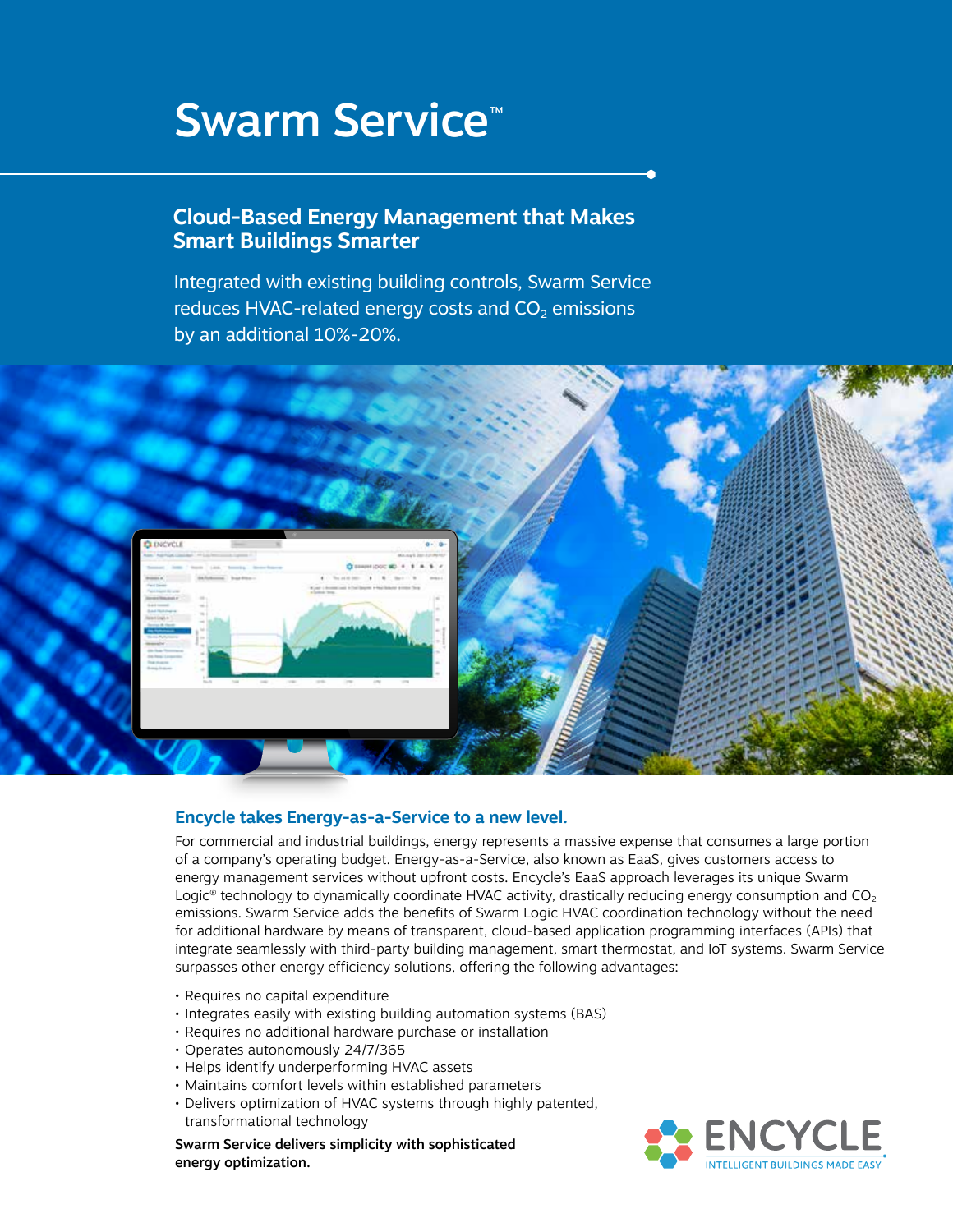#### **Swarm Service provides additional value streams through your installed energy management hardware.**

Whether you are using a building automation system (BAS) or planning to install one, you are already focused on reducing HVAC-related energy costs and  $CO<sub>2</sub>$  emissions. But what if you could achieve even more savings on top of what you are realizing with no additional capital investment?

You can — by up to 20% or more with the independently proven savings of Encycle's unique data-driven Swarm Service. The multi-patented, cloud-based software works with your BAS to collect HVAC equipment and building operational

data, sending it to the cloud where Swarm Logic determines optimal HVAC control decisions for the BAS to apply.

Commercial and industrial enterprises across North America rely on Swarm Service to significantly lower utility bill costs, maximize efficiency, and reduce environmental impact. **All this with a payback period of a few months.** It's no wonder Encycle customers confirm that Swarm Logic is a must-have energy and carbon emissions reduction solution.



#### **Swarm Service is comprised of:**

- 1 Swarm Logic software technology
- 2 Swarm Portal™ analytics and reporting platform
- **3** Two-way communication pathway between Swarm Logic and existing BAS or IoT platform
- 4 Technical and training support

Our advanced Swarm Logic HVAC energy management technology performs five key functions within a closed loop system to deliver up to 20% reductions in HVAC-related energy usage and costs.

#### **Tangible results that embrace continuous commissioning practices**

Compared to building commissioning and retro-commissioning that center around "one-time" optimizing events, continuous commissioning aims to keep buildings operating at peak efficiencies all the time. The challenge of these efforts typically require significant human intervention, ongoing time commitments, expertise, and capital expenditures.

Swarm Service is a 100% total software solution that enables customers to overcome these time, cost, and expertise barriers. **Using real-time analysis of energy-related data collected every five minutes, Swarm Logic autonomously delivers on the promise of continuous commissioning.** Swarm Logic combines the power of IoT and proprietary technology to create custom operational decisions that maximize energy savings across your entire portfolio of buildings while maintaining customer-prescribed comfort.

With Swarm Logic, customers can achieve annual energy savings as high as 20% while avoiding the need to call in expert resources.

### **Transforming energy management**

Swarm Logic HVAC energy management technology uses AI to deliver significant reductions in HVAC-related  $kW$ , kWh, and  $CO<sub>2</sub>$ . Swarm Logic operates 24/7/365, requiring no human interaction. As thermal loads in the building vary in response to factors such as changing outdoor temperatures and occupancy levels, Swarm Logic continuously updates HVAC equipment control decisions to optimize energy efficiency and occupant comfort.

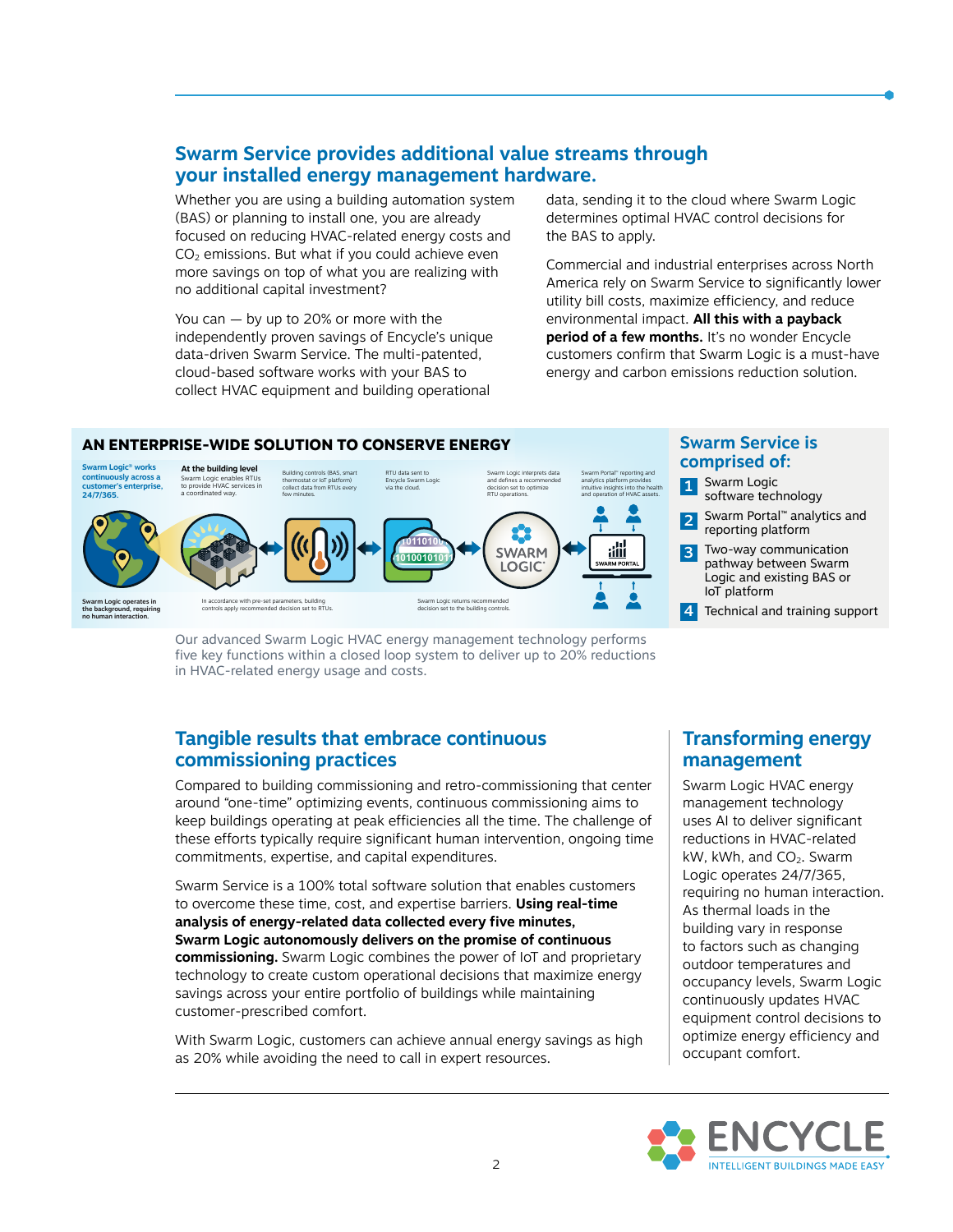# **Encycle Swarm Service benefits**

Swarm Service is an economical, simple-to-enable energy management solution that delivers fast results, including a rapid return on investment.



 Dramatically reduces energy costs while maintaining the customer's desired level of comfort



 Optimizes HVAC system performance based on established scheduling and setpoints



 Includes easy-to-understand energy and HVAC unit operational reporting and analytics that shift maintenance activities from reactive to proactive



 Adapts to each building's requirements and characteristics



 Swarm Service supports your sustainability goals by reducing  $CO<sub>2</sub>$  emissions



 24/7/365 multiple user access with role-based security and permissions for their BAS and third-party energy monitoring service



 Hands-free, autonomous operation frees your facility operations team to focus on other priorities



 Fast and easy to deploy (typically sites can be enabled for Swarm Logic in an hour or less)



 Swarm Service works seamlessly with existing building controls and is compatible with a growing number of OEM building automation products and systems

#### **Swarm Portal™ provides energy and HVAC operational reporting and analytics.**

Swarm Portal, Encycle's web-based reporting and analytics platform, provides intuitive insights into Swarm Logic performance, energy savings, and the health and operations of your HVAC assets.

| <b>Harry</b>                                                        |                                                                  |       |
|---------------------------------------------------------------------|------------------------------------------------------------------|-------|
|                                                                     |                                                                  |       |
|                                                                     | of Class - Afrages<br>Aug 1 Mill - And 1 June                    | 1.444 |
| Cook reason the<br><b>Circuita</b> Automa<br>Commissioner<br>$-111$ | Heavy Silver Corporation<br>Aug 1, practicular St. Brant         |       |
| <b>THEFT IS COMPANY</b><br><b>Series Turner</b><br>Antras Rymon.    | <b>FIG.188.47389</b><br><b>Costs</b><br>176, IL 24 12PH C        |       |
| strait No Inn<br><b>Lashate Rales Ry</b>                            | USTER PARK                                                       |       |
|                                                                     | CO. Redoubles' A 431 year.                                       |       |
|                                                                     | Got ages, 120 years (43) and the material                        |       |
|                                                                     | or Managed Load AT 39 MW your \$1.15 most at 37.<br><b>START</b> |       |
|                                                                     | Boxings Suare Enabled, 1771-222 (dog il 102)                     |       |
| short that                                                          |                                                                  |       |

#### Annual Savings Summary



Savings by Month

# **Seamless integration with no disruption**

Encycle's Swarm Service provides a simple EaaS solution for companies to leverage their existing building controls rather than disrupt or replace them. The IoT-based approach lets you quickly and easily harmonize the activity of your HVAC systems without installing any additional hardware. All that is required is an internet connection from your BAS to the Encycle Swarm Service cloud.

You can start reaping the energy efficiency benefits of Swarm Logic immediately with our Swarm Service program. Swarm Service eliminates capital outlay and the burdens of technology deployment, management, implementation, and operation.